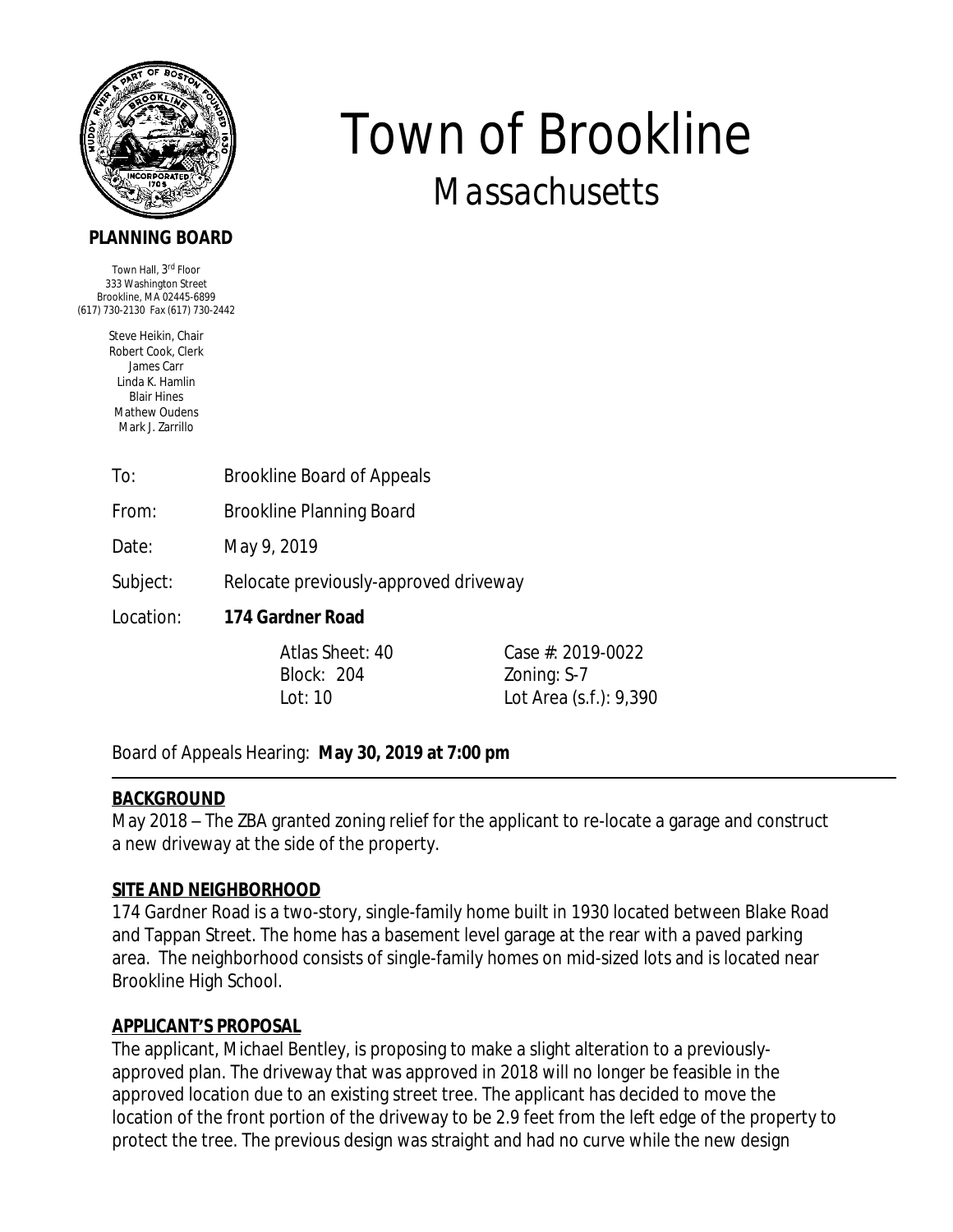curves to sit further from the tree. The driveway's new design requires setback relief because the portion closest to the curb will be closer than 5 feet to the property line. The applicant has the support of his abutter to the left with whom he shares this property line.

# **FINDINGS**

### **Section 5.43 –** Exceptions to Yard and Setback Regulations **Section 6.04.5.c.2** – Design of Off-Street Parking Facilities

| <b>Setback</b>          | <b>Allowed</b> | <b>Existing</b> | <b>Proposed</b> | <b>Finding</b>  |
|-------------------------|----------------|-----------------|-----------------|-----------------|
| Side Yard<br>(Driveway) | 5 feet         | N/A             | 2.9 feet        | Special Permit* |

*\* Under Section 5.43, the Board of Appeals may waive by special permit yard and/or setback requirements if a counterbalancing amenity is provided* 

# **STAFF ANALYSIS**

The staff has no objection to this proposal. Although the driveway will be very close to the property line, the staff believes this will offer protection for the street tree. The neighbor that would be most impacted has submitted a letter of support. The overall concept for the new driveway and garage were already approved in 2018 and had received support from the Planning Board at that time.

# **PLANNING BOARD COMMENTS**

The Planning Board had no issues with moving the portion of the driveway and supported to efforts to protect the street tree.

# **Therefore, the Planning Board recommends approval of the site plan by Antoni Szerszunowicz dated 3/5/2019 subject to the following conditions:**

- 1. Prior to the issuance of a building permit, the applicant shall submit site plan subject to the review and approval of the Assistant Director of Regulatory Planning.
- 2. Prior to the issuance of a building permit, the applicant shall submit a landscaping plan subject to the review and approval of the Assistant Director of Regulatory Planning.
- 3. Prior to the issuance of a building permit, the applicant shall submit to the Building Commissioner for review and approval for conformance to the Board of Appeals decision: a) a final site plan stamped and signed by a registered engineer or land surveyor; and b) evidence that the Board of Appeals decision has been recorded at the Registry of Deeds.